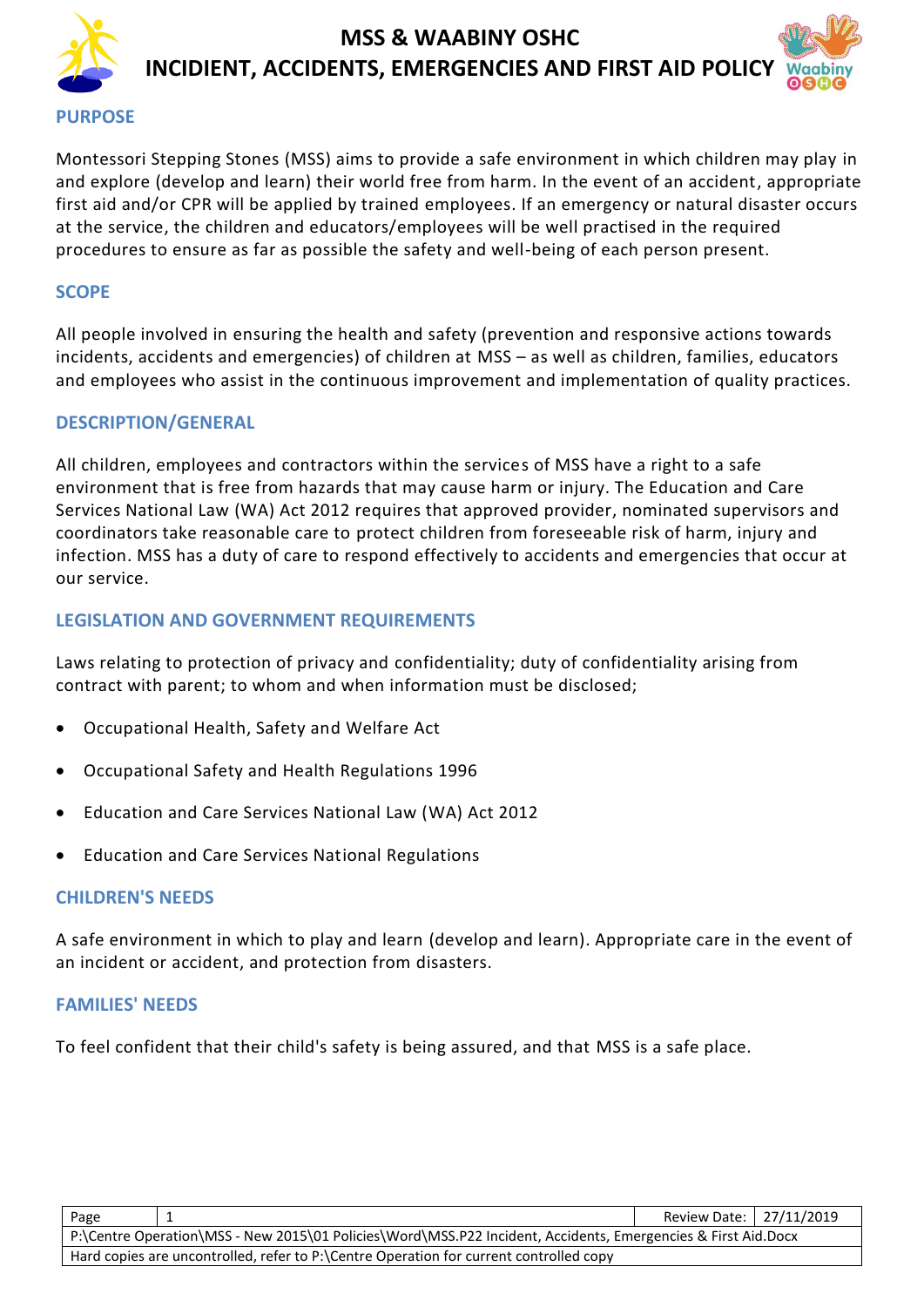#### **EDUCATOR AND EMPLOYEES NEEDS**

A safe workplace with appropriate training in first aid (including anaphylaxis, emergency asthma management) and cardiopulmonary resuscitation (CPR), and well planned and practised emergency procedures. Appropriate allocation of resources to maintain a safe environment.

#### **MANAGEMENT NEEDS**

To minimise legal liability of MSS and ensure safety issues are brought to their attention.

#### **EMERGENCY PROCEDURE DEVELOPMENT**

MSS will develop procedures for the all employees to follow, to plan for every emergency situation that has been identified through the risk assessment process. These situations may include but are not limited to the following emergencies:

- fires and/or bushfires
- bomb threats missing child intruders (animal or human)
- power failures or electrocution
- the involvement of firearms or other weapons
- structural damage
- burglar
- natural disasters, such as a flood, cyclone, thunderstorm or earthquake

MSS will seek recommended practices from recognised authorities, such as:

- fire department
- police station
- St. John Ambulance
- State Emergency Service (SES)

| Page                                                                                                          |  | Review Date:   27/11/2019 |  |  |
|---------------------------------------------------------------------------------------------------------------|--|---------------------------|--|--|
| P:\Centre Operation\MSS - New 2015\01 Policies\Word\MSS.P22 Incident, Accidents, Emergencies & First Aid.Docx |  |                           |  |  |
| Hard copies are uncontrolled, refer to P:\Centre Operation for current controlled copy                        |  |                           |  |  |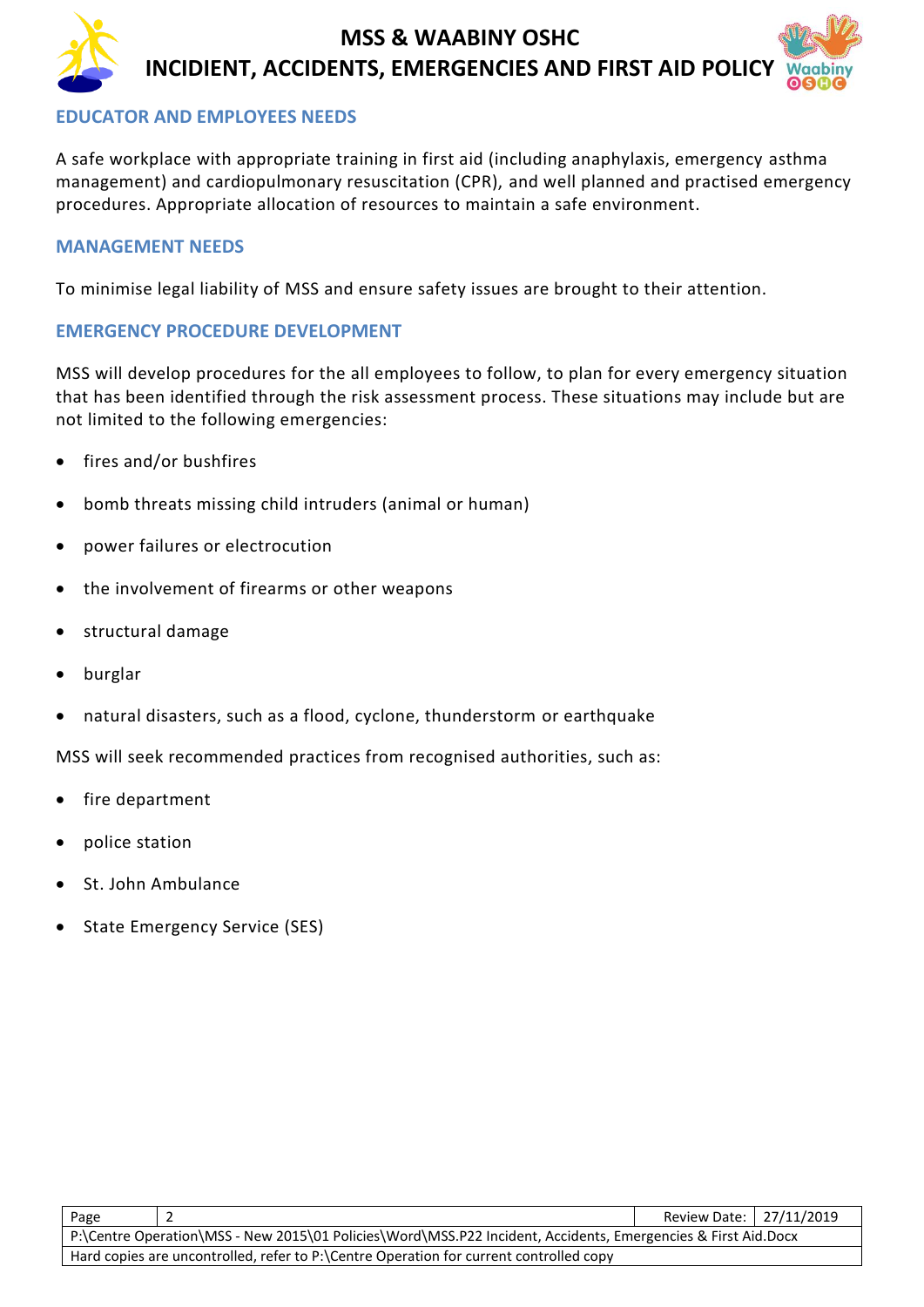#### **EMERGENCY EVACUATION FLOOR PLAN AND INSTRUCTIONS**

The emergency evacuation floor plan and instructions will be clearly displayed near the main entrance and exit in each room, to be followed by all persons on the premises in the event of fire, natural disaster or other emergency.

A risk assessment to identify potential emergencies that are relevant to the service will be conducted by the approved provider/nominated supervisors.

Each educator/employee will be briefed on the emergency procedures during induction.

#### **EMERGENCY DRILLS**

Safety drills involving educators/employees and children will be regularly practised randomly without warning and at different times of the day.

A record of each drill of emergency procedures will be made on an Emergency Evacuation Drill Evaluation Form, and retained for a period of 3 years from the day on which the record was made.

#### **EVACUATION OUT OF THE CENTRE**

Evacuation out of the service may be for any reason including but not limited to gas leak, fire, snake, unwelcome visitor, intruder or likely natural disasters.

MSS's evacuation plan will include:

- Alerting all educators/employees members of the need to bring children out of the service, using the designated signal, which is the whistle (3 short blows and/or the word 'evacuate')
- The determination of a safe assembly area, away from the building and access areas for emergency services, with its own escape route
- A second stage assembly area will be identified in the event that the first assembly area becomes unsafe
- Unobstructed routes for leaving the building, which are suitable to the ages and abilities of the children. (Special consideration must be given to the evacuation of children with disabilities.)
- The collecting up of an emergency pack which is stored in an easily accessible place and includes items such as blankets, first aid kit etc
- Maintaining a current list of emergency services contact numbers and nominating who will be responsible for phoning the relevant service
- Determining who will check the building is empty and close all doors and windows to contain the spread of fire
- How the children will be supervised at the assembly area

| Page                                                                                                          |  | Review Date: 27/11/2019 |  |  |
|---------------------------------------------------------------------------------------------------------------|--|-------------------------|--|--|
| P:\Centre Operation\MSS - New 2015\01 Policies\Word\MSS.P22 Incident, Accidents, Emergencies & First Aid.Docx |  |                         |  |  |
| Hard copies are uncontrolled, refer to P:\Centre Operation for current controlled copy                        |  |                         |  |  |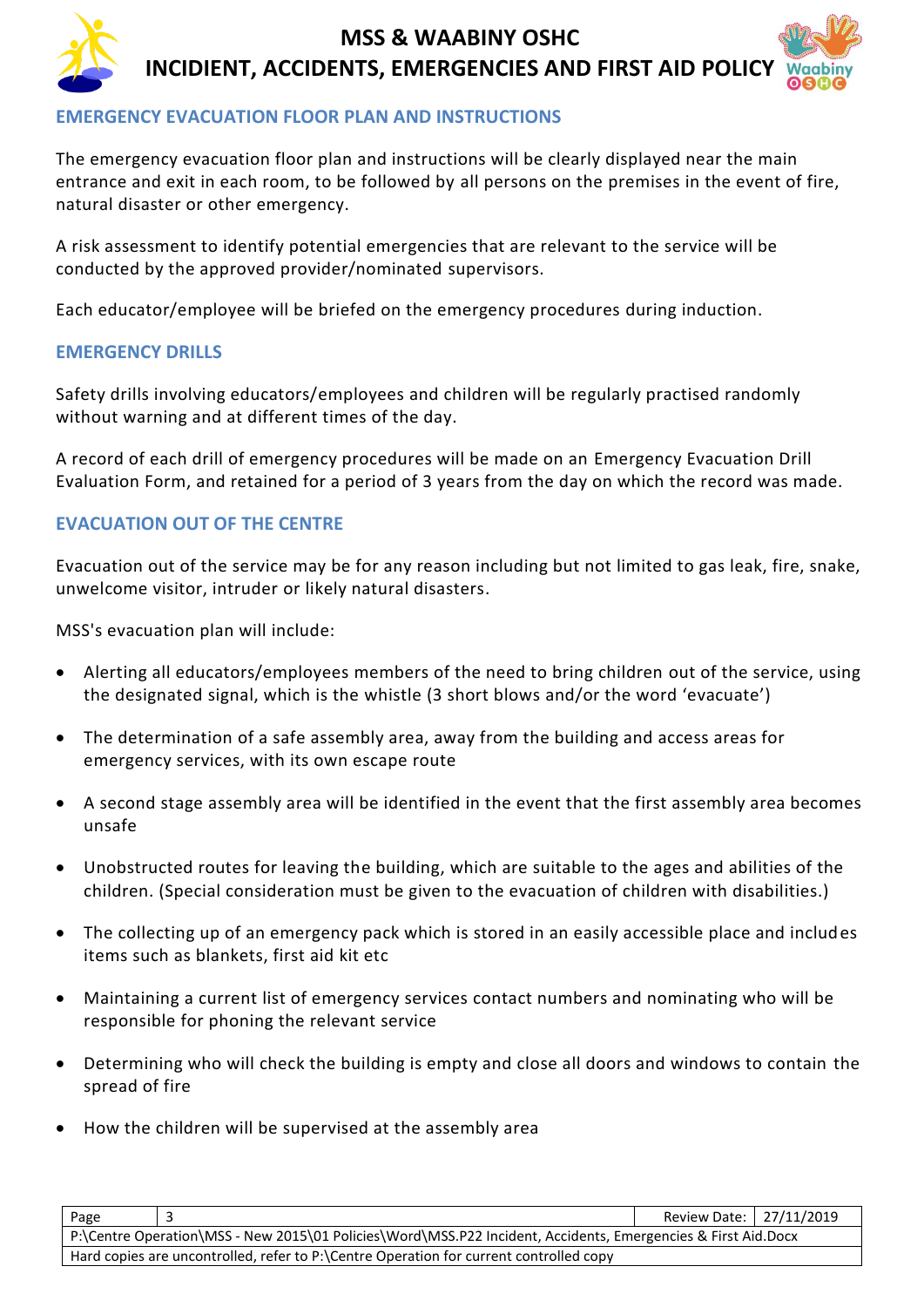#### **LOCKDOWN OF THE SERVICE**

Lockdown of the service may be for a variety of reasons including but not limited to fire, gas leak, snake, threatening person or situation and likely natural disasters.

Where a situation arises which requires the bringing of the children into the service in order to secure their safety, the nominated supervisor/educators/employees members will:

- alert all other educators/employees of the need to bring children into the service, using our designated signal, which is the whistle (one long blow and/or the word 'lockdown')
- gather children together into the building, in a safe and non-hurried manner and maintain calm within the groups. Once everyone is together, the nominated supervisor or an educator/employee will check the roll and roster to ensure that all educators/employees and children are present
- educators/employees will quietly and quickly walk around and lock doors and windows to secure the building
- the nominated supervisor or an educator/employee will contact the police to advise them of the situation, including information about any missing children or educators/employees

Any unwelcome, violent or abusive visitor or intruder (including anyone adversely affected by alcohol or drugs) will be calmly asked to leave the service. Refusal to leave will necessitate the nominated supervisor or educator calling the local police for the removal of the unwelcome visitor. Educators will not at any time try to physically remove an unwelcome visitor. The Emergency Lockdown procedure will be put into action, which will isolate children and educators from a violent or abusive visitor or intruder, until such a time as the police arrive to take control of the situation.

#### **LUNCH PERIOD EVACUATIONS**

During lunch times MSS will ensure that any additional educators/employees that are on the premises assist with the evacuation of children.

On hearing the alarm, any educator/employee not directly caring for children at the time of the emergency, which could include the nominated supervisor, food coordinator, administration assistant, or educators/employees on their lunch break but still on the premises, will check each room to see who requires assistance to evacuate children safely from the premises (focus on infants, toddlers and additional needs children).

Educators and employees will check those rooms closest to the potential threat and where children or babies are known to be resting first.

Other adults on the premises at the time of the emergency, such as a parent or trades person, may be asked to assist in the evacuation if required.

#### **FIRE**

MSS will comply with any relevant fire safety requirements of the appropriate Fire and Emergency Services Authority.

| Page                                                                                                          |  | Review Date: 27/11/2019 |  |
|---------------------------------------------------------------------------------------------------------------|--|-------------------------|--|
| P:\Centre Operation\MSS - New 2015\01 Policies\Word\MSS.P22 Incident, Accidents, Emergencies & First Aid.Docx |  |                         |  |
| Hard copies are uncontrolled, refer to P:\Centre Operation for current controlled copy                        |  |                         |  |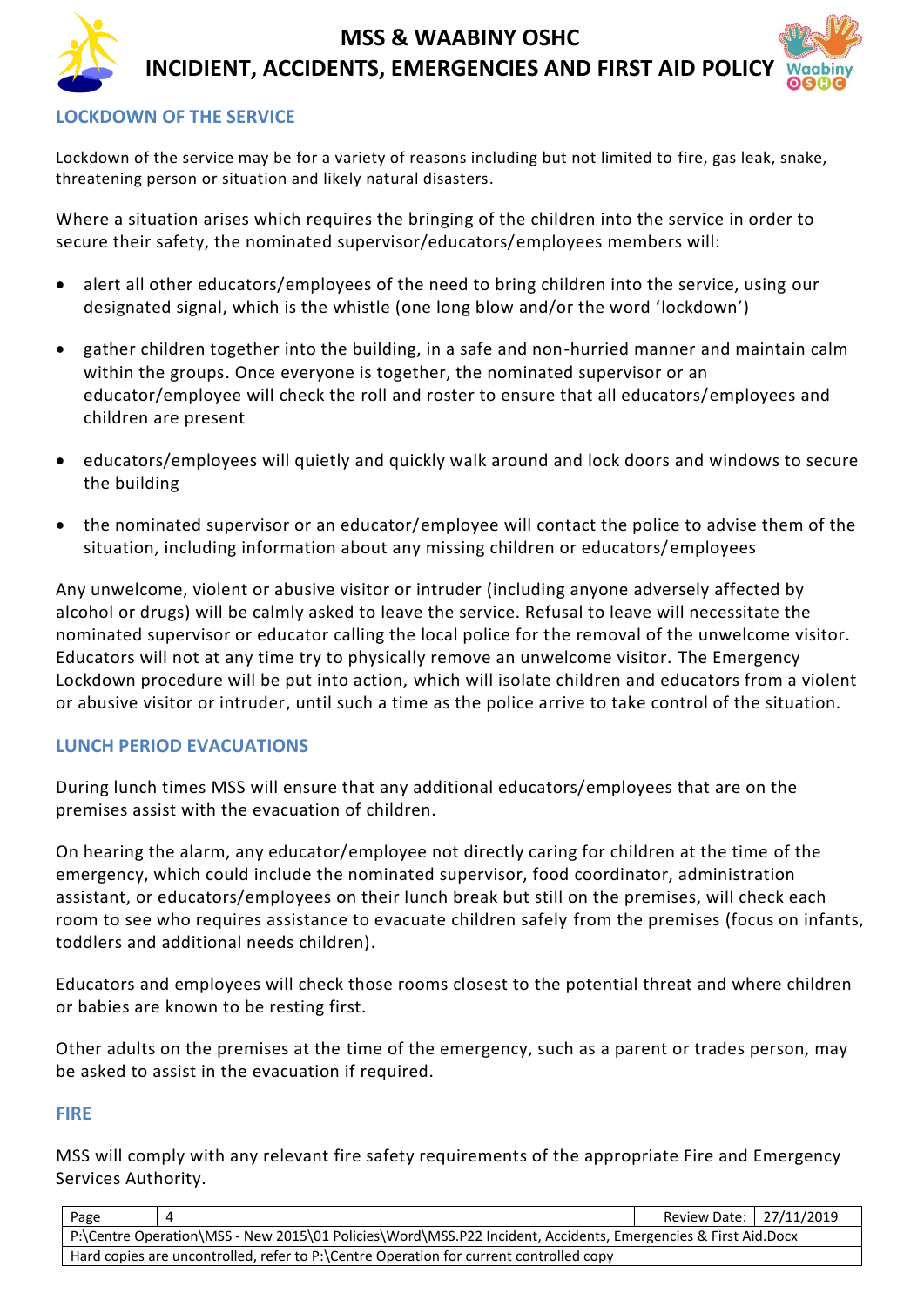

Fire extinguishers will be installed and maintained in accordance with Australian Standard 2444. Educators/employees will only attempt to extinguish fires when all of the following is assured:

- the children have been evacuated from the room
- the fire is very small
- there is no danger to the person who will operate the extinguisher
- the operator is well trained and confident with the manufacturer's instructions and will be placed to provide adequate warning of smoke and so that educators/employees will hear the alarm from anywhere within the education and care premises.

MSS, and the nominated supervisor respectively, will ensure that these devices are maintained in working order. A maintenance schedule will be kept to confirm regular checks occur.

When the emergency services arrive the chief fire warden will inform the officer in charge of the nature and location of the emergency and of any missing children or educators/employees.

No-one will re-enter the building until advised it is safe to do so by the officer in charge.

#### **INCIDENTS AND ACCIDENTS**

Parents/Guardians are required to provide written authority (included in the enrolment form) for educators/employees of the service to seek medical attention for their child if required.

- When a minor accident occurs at the service, educators who are qualified in first aid will:
	- o assess the injury
	- o attend to the injured child and apply first aid
	- o check that no-one has come into contact with the injured child's blood or body fluids require these people to wash any contaminated areas in warm soapy water
	- o clean up the spill using disposable gloves if bleeding involved
	- $\circ$  contact the parent/guardian (depending on the nature of the injury). If the parent/guardian is not contacted at the time of the accident they will be informed about the incident when they arrive to collect their child
	- $\circ$  complete an incident report on the Xplor platform, and require the parent to sign this form when they collect their child to confirm their notification of the incident.

| Page                                                                                                          |  | Review Date: 27/11/2019 |  |  |
|---------------------------------------------------------------------------------------------------------------|--|-------------------------|--|--|
| P:\Centre Operation\MSS - New 2015\01 Policies\Word\MSS.P22 Incident, Accidents, Emergencies & First Aid.Docx |  |                         |  |  |
| Hard copies are uncontrolled, refer to P:\Centre Operation for current controlled copy                        |  |                         |  |  |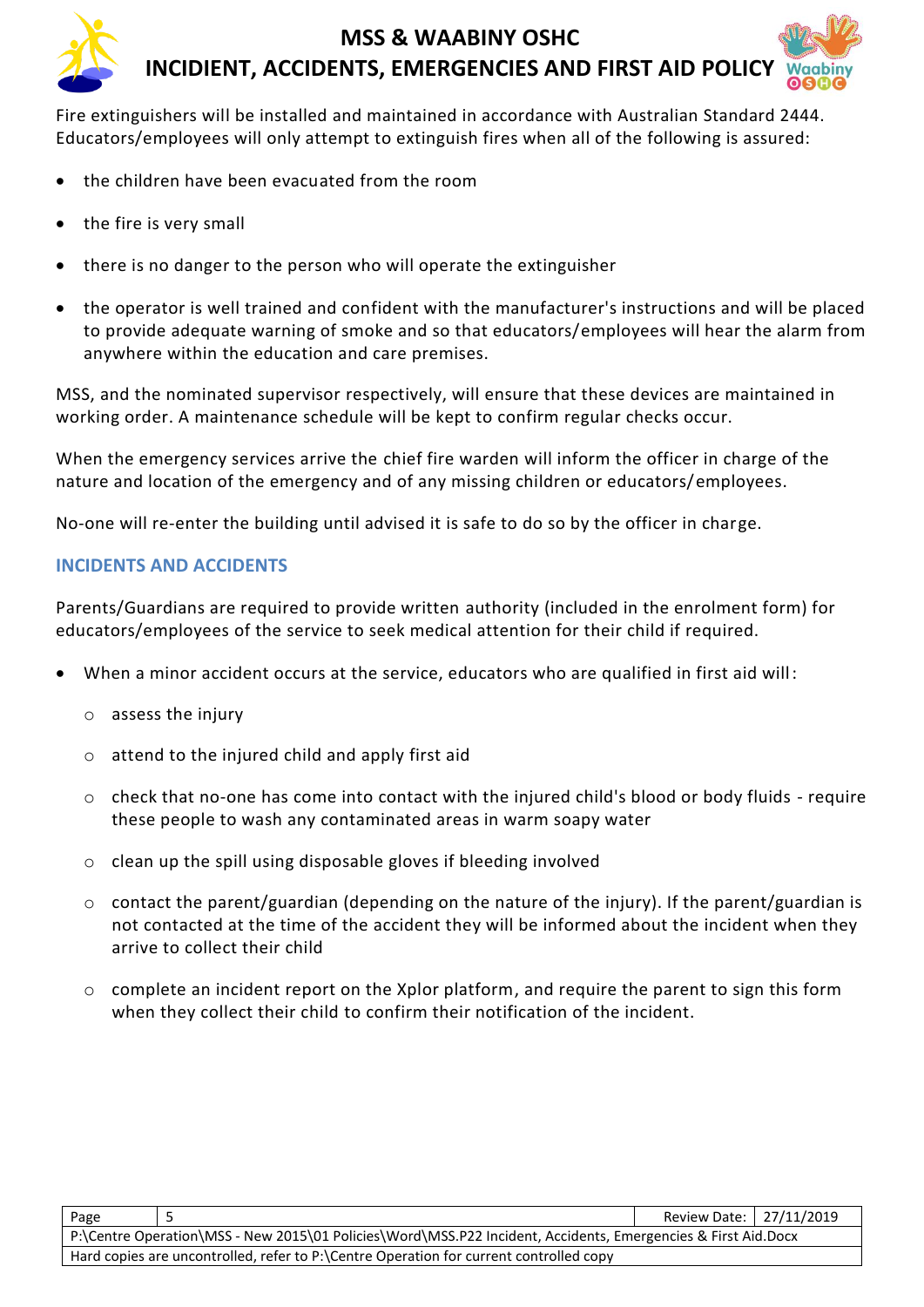When a serious accident, which requires more than simple first aid treatment, occurs at the service an educator who is qualified in first aid and CPR will:

- assess the injury and report to the nominated supervisor/coordinator that an ambulance should be called
- discuss with the nominated supervisor/coordinator which educator will accompany the child in the ambulance
- ensure that any contact with the injured child's blood or body fluids has been appropriately dealt with
- complete a full report of the accident detailing the incident and the action taken, on an incident report on the Xplor platform and require the parent/guardian to sign the form to confirm their notification of the incident.

The nominated supervisor/coordinator/educator will contact the child's parents/guardians or emergency contact person to advise them of the incident and where they may meet their child from the ambulance. Every effort will be made not to panic the parent/guardian at this stage.

The nominated supervisor/coordinator will arrange for emergency relief educators to attend the room so that an educator can accompany the injured child in the ambulance, or take the child to the local clinic or medical practitioner. The remaining children will be kept together until the emergency relief educator has arrived at the service.

The nominated supervisor/coordinator will contact the approved provider to inform them of the incident and steps taken.

If the tragedy of the death or serious injury of a child should occur whilst the child is at the education and care service, the nominated supervisor/management will:

- contact the approved provider to advise them of the situation and request they notify the regulatory authority and arrange for trauma counselling for all those who may need it
- in the event of a child's death, contact the police, who should advise the child's parents/guardians in person and assist them with transport to the service or hospital
- contact the parents/guardians of the other children to advise them of an emergency, and request they arrive to collect their children as soon as they are able. On arrival parents will be advised about the death, or serious injury of the child and will be given information about trauma counselling for their child if needed
- at the end of the day, hold a debriefing session with all educators/employees and provide information about trauma counselling for those educators/employees who feel they need it

After a serious incident at the service, educators will comfort children and be aware that some children may have shock reactions to the incident. Educators will do all they can to ensure each child's health and well-being, and will apply appropriate first aid in response to children's shock reactions.

| Page                                                                                                          |  | Review Date:   27/11/2019 |  |  |
|---------------------------------------------------------------------------------------------------------------|--|---------------------------|--|--|
| P:\Centre Operation\MSS - New 2015\01 Policies\Word\MSS.P22 Incident, Accidents, Emergencies & First Aid.Docx |  |                           |  |  |
| Hard copies are uncontrolled, refer to P:\Centre Operation for current controlled copy                        |  |                           |  |  |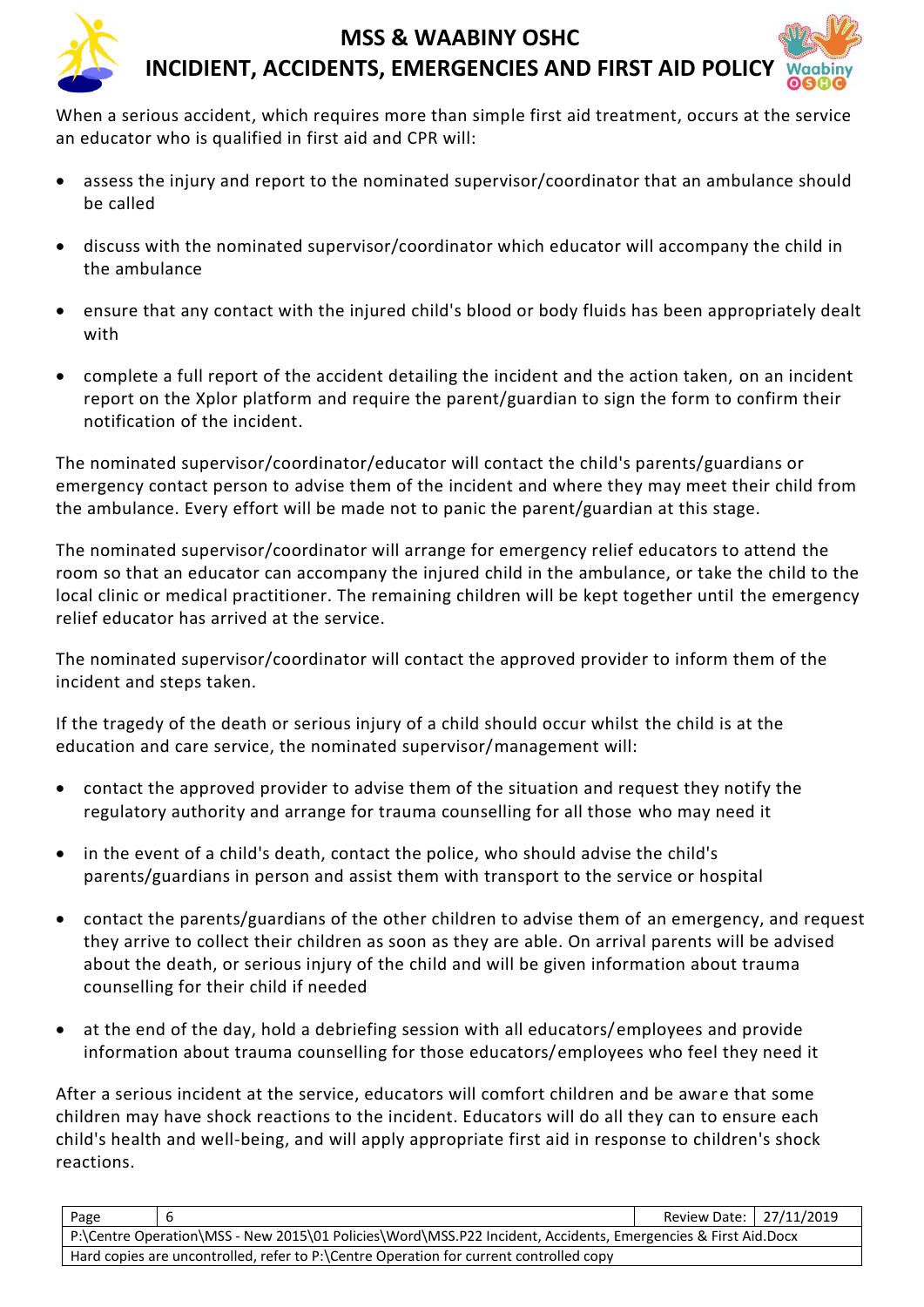

The nominated supervisor/management will notify the service's insurers and also provide them with a copy of the incident report.

The approved provider/nominated supervisor will notify the regulatory authority of the death, or injury that results in a child being admitted into hospital, of an enrolled child during a care session, within one working day after the incident occurred.

All costs incurred in ensuring prompt medical attention for a child will be met by the parents/guardians. MSS will advise parents/guardians to have insurance cover to insure against these and other accident related costs.

The nominated supervisor/coordinator together with MSS' Safety Representative will be responsible for completing an evaluation of all the Incident and Accident reports at the end of each month. This is to be discussed at educator/employee meetings.

#### **FIRST AID**

At least one educator with a current approved first aid qualification that is appropriate to children will be on duty at the service at all times children are on the premises.

At least one educator who has undertaken anaphylaxis management training will be on duty at the service at all times children are on the premises.

At least one educator who has undertaken emergency asthma management training will be on duty at the service at all times children are on the premises.

At least one fully equipped and properly maintained first aid kit will be kept at the service in a locked cupboard which is out of reach of children but easily accessed by educators.

The first aid box or cabinet together with someone in charge must also comply with applicable occupational safety and health legislation.

A cold pack will be kept in the freezer for treatment of bruises and sprains.

Each first aid kit will be checked monthly using MSS' First Aid Checklist to ensure it is fully stocked, and that all medications are within the expiry date.

First aid will only be administered by qualified first aiders in the event of minor accidents or to stabilise the victim until expert assistance arrives.

| Page                                                                                                          |  | Review Date: 27/11/2019 |  |  |
|---------------------------------------------------------------------------------------------------------------|--|-------------------------|--|--|
| P:\Centre Operation\MSS - New 2015\01 Policies\Word\MSS.P22 Incident, Accidents, Emergencies & First Aid.Docx |  |                         |  |  |
| Hard copies are uncontrolled, refer to P:\Centre Operation for current controlled copy                        |  |                         |  |  |